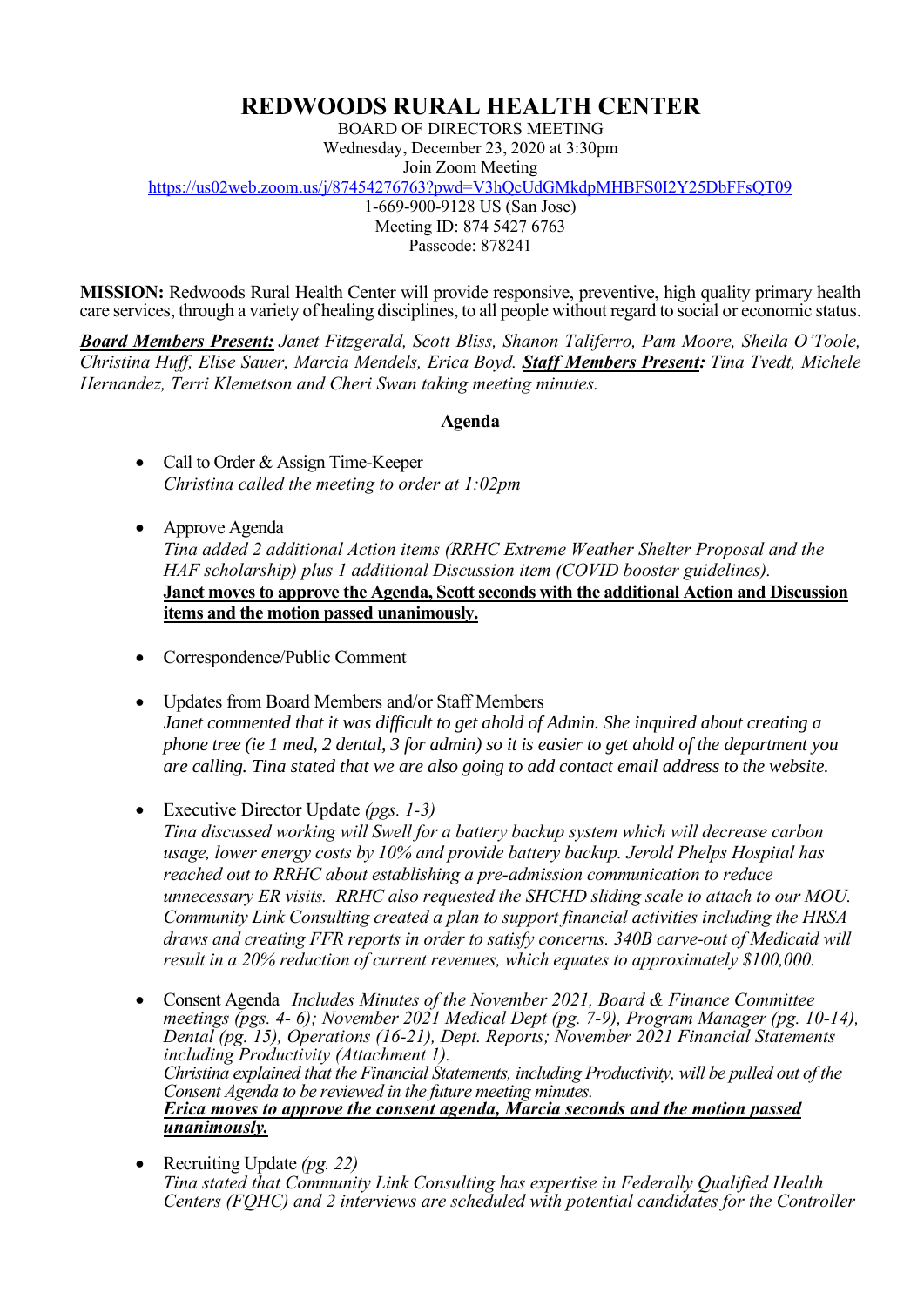*position. Aleks has been promoted to QI Analyst and a current employee is in line to help with the QI Coordinator position. No new updates on Physician recruiting. Compliance Officer is a new position that was identified by HRSA and Christina asked for an updated Organizational Chart by mid January.*

- **Action Itemsfor Review and Approval**
	- A. Approve FYE 2021 Audited Financial Reports *ACTION: Janet moved to approve the FYE2021 Audited Financial Statements, Elise seconded and the motion passed unanimously.*
	- B. Approve Privileging request for Jennie Hammett, Acupuncturist *(pgs 23-26) ACTION: Marcia moved to approve privileging request, Erica seconded and the motion passed unanimously.*
	- C. Approve Privileging request for George Moore, LCSW *(pgs 27-28) ACTION: Shelia moved to approve privileging request, Scott seconded and the motion passed unanimously.*
	- D. Approve Lone Pine MOU *(pgs 29-31) Currently all room are filled. Michele updated winter shelter plans and how community members can access the emergency housing program. ACTION: Elise moved to approve Lone Pine MOU, Marcia seconded and the motion passed unanimously.*
	- E. Approve Updated Collections P&P *(pgs 32-33) Tina discussed changes to the updated Collections P&P. 20% discount for private pay eliminated. Collection's process is determined by the statement timing. The 30-day final statement is sent before the account is handed over to collections. All accounts can be set up with a payment plan before being sent to collections. At no time will anyone be denied services for an inability to pay. Prepay Walk-in Status is decided by the billing team in conjunction with the front desk supervisor and Tina's guidance. ACTION: Scott moved to approve Updated Collections P&P, Marcia seconds and the motion passed unanimously.*
	- F. Approve updated Refusal to Pay P&P *(pg 34) Tina clarified the difference between inability to pay and refusal to pay policies. Income level determines between inability to pay and refusal to pay. HRSA required a refusal to pay policy. ACTION: Janet moved to approve updated Refusal to Pay P&P, Scott seconded and the motion passed unanimously.*
	- G. Approve Updated Credentialing & Privileging P&P *(pgs 35-39) ACTION: Janet moved to approve Updated Credentialing & Privileging P&P , Marcia seconded and the motion passed unanimously.*
	- H. Review and Approve Sliding Fee Scale Nominal Fee *(pgs 40-46) Tina gave a summary of the raw data presented. Board discussed the changes to the Sliding Scale Nominal Fee proposal and requested the following changes. Behavioral Health fee reduced to \$10 from \$15. Dental services reduced to \$30 from \$35. Acupuncture and Chiropractic fee \$20. The differences in nominal fees were set based upon the client's ability to pay as identified during the collection rate analysis. ACTION: Janet moved to approve Updated Sliding Scale Fee Scale Policy, Shelia seconded and the motion passed unanimously.*
	- I. Approve RRHC Extreme Weather Shelter Proposal *(sent as an additional email) Tina summarized the proposal between RRHC and the County of Humboldt. ACTION: Scott moved to approve Extreme Winter Weather Shelter, Shelia seconded and the motion passed unanimously.*
	- J. Approve HAF Scholarship Funds *(sent as an additional email)*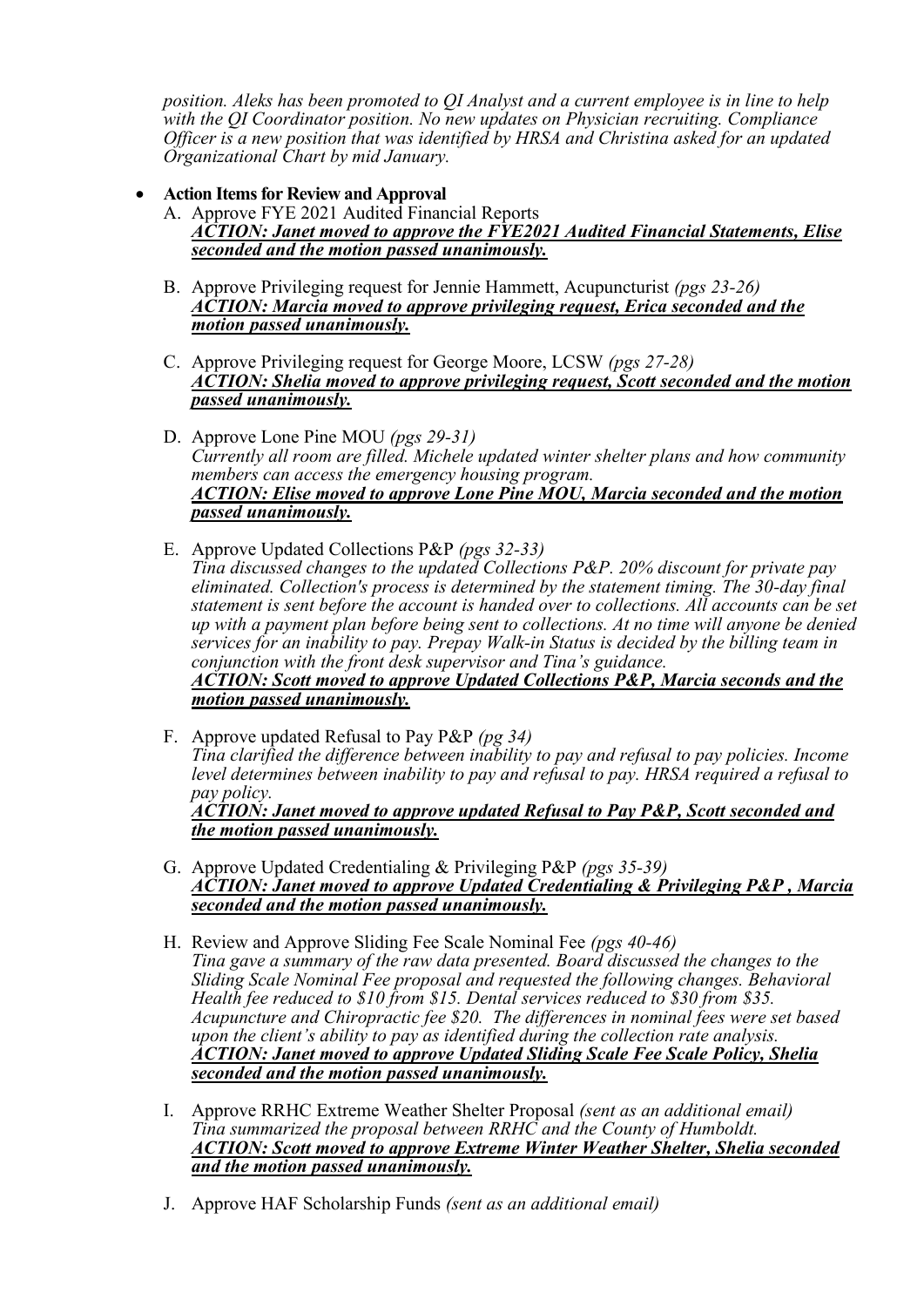*Tina reviewed previous HAF Scholarship awards. Historically the scholarship has been \$10K with recipient determined by HAF. The Board decided to award two \$5K scholarships to students in the health care field. If only one applicant, then the second \$5K award will be saved for the following year.*

## *ACTION: Marcia moved to approve HAF Scholarship Funds, Elise seconded and the motion passed unanimously.*

- **Discussion Items**
	- A. Board Training Topic(s) of the Month *(sent as a separate attachment) Chapter 2 – Strategic Board Composition, Recruitment, Orientation and Engagement. Strategic*
	- B. COVID Operational Impact, Testing & Vaccination Report *(pgs 53-54) New requirement states that employees are to get the third booster shot or weekly testing which starts second week of January. It was suggested that HR could implement a spreadsheet to track & monitor compliance.*

*Shelia asked about RRHC ability to perform PCR testing for the community. Tina said we are limited by staff availability and lab hours to perform testing.* 

*Michele suggested that we create an infographic "if you are \_\_\_, then do this\_\_\_." to help with patients determine the most accurate and best course of action when dealing with COVID testing, boosters and vaccination. Distribute through PSAs, website, social media, posters, flyers and other venues.*

*Shanon asked about take-home COVID test kits. Tina stated that RRHC does not have access to those types of kits. Shanon said that the Mateel has ample take-home test kits if we want to inform patients coming in about that resource.* 

C. Review HRSA OSV Report *(pgs 55-65)*

*Tina summarized the HRSA OSV report, Patient Grievance and Resolution reports. Some of the data is from RL Solutions and Phreesia. Patients can submit a card, call or file an online grievance. Tina and Team are taking corrective actions. Shelia said that she finds the Phreesia iPads to be convenient and Marcia would like Freesia to remove marketing. Tina thinks that the patient marketing remark might be from a previous date and has since been removed but will look into it. There was a question regarding the substance abuse questions but it is required for some insurers. HRSA Corrective Actions Report due on Monday to report the action taken since site review. Christina requested quarterly Patient Grievance and Resolution reports.*

- D. Review Bylaws Changes removing membership elected Board Members *(pgs 68-76) The Board discussed changes to the Bylaws and waiting for the lawyer's opinion on some proposed changes. Board will consider the following changes: Article 2, Section 1 – eliminate "elected by the general membership" and "Each director must be an RRHC member in good standing." Article 1, Section 7 – Term of the office changes; Article 1, Section , - Eliminate recall and election process; and Article 7: Membership – eliminate entire section; Article 8: Membership Meeting – eliminate entire section ACTION: Marcia moved to approve Bylaw Changes, Janet seconded, and the motion passed unanimously.*
- Future Agenda Items & Next Board Meeting
	- A. Approve Bylaws Changes *HRSA changes need to be reported by Jan 17, 2022. Tina stated that changes that the Board has approved is sufficient to show action to ensure compliance. Board decided to hold a special meeting on the Thursday, January13th at 2pm, to approve the Bylaw changes.*
	- B. Approve Updated Charge Master
	- C. Approve Contracted Billing Service
	- D. Approve Annual Financial Audit Service
	- E. Approve Diversity, Equity, and Including policy